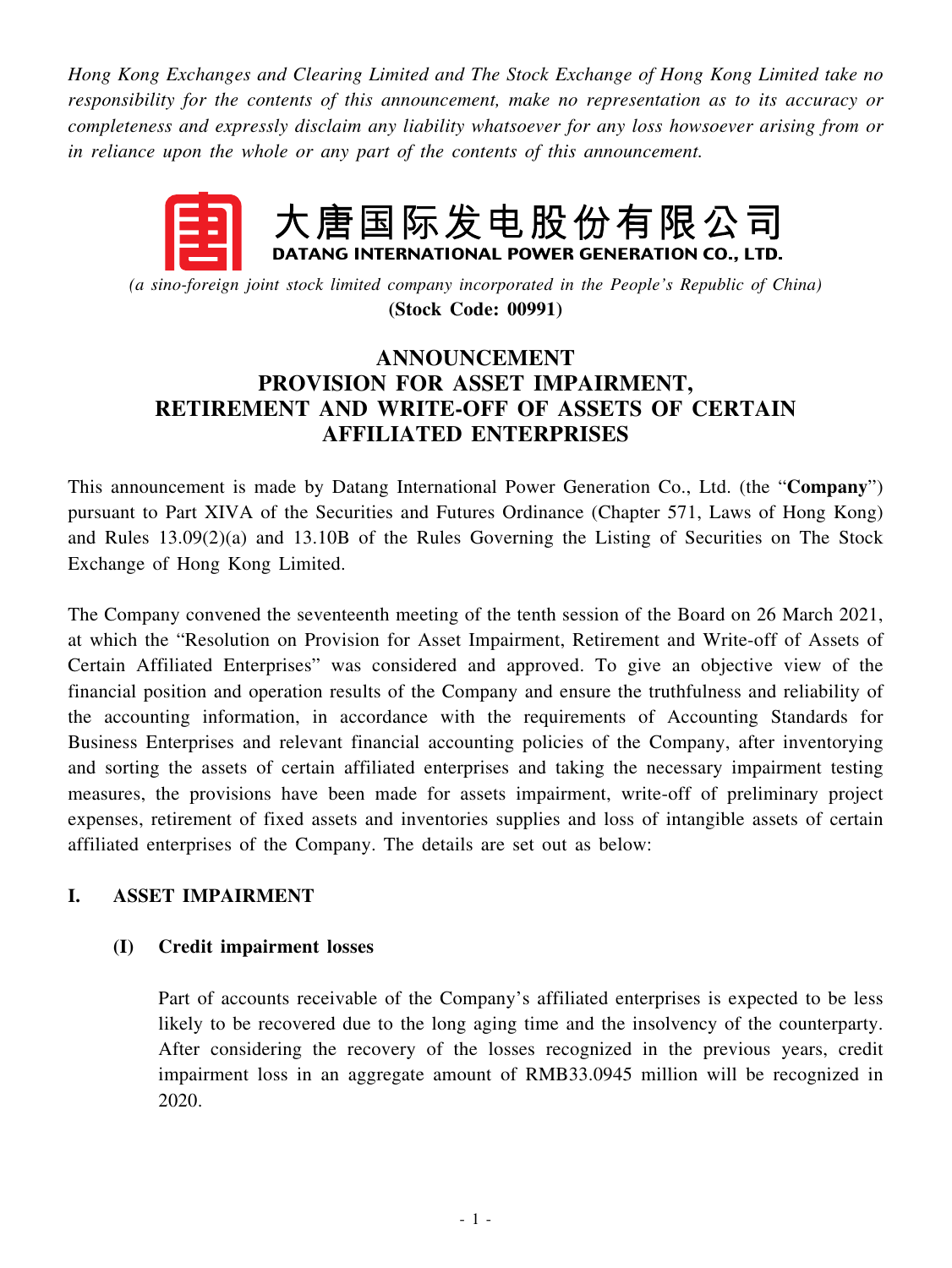### **(II) Provision for impairment of fixed assets**

- 1. The Unit No. 3 of Douhe Power Plant of the Company was closed. There are indications of impairment of fixed assets, a provision for impairment of fixed assets of RMB159.6117 million was made for 2020 after testing.
- 2. Datang Anqing Biomass Power Generation Co., Ltd. ("**Anqing Company**") was out of production. There are indications of impairment of fixed assets, a provision for impairment of fixed assets of RMB79.8246 million was made for 2020 after testing.
- 3. Tangshan Haigang Datang Tongzhou Construction Materials Company Limited ("**Haigang Construction Materials Company**") was out of production. There are indications of impairment of part of assets, a provision for impairment of fixed assets of RMB6.3173 million was made for 2020 after testing.
- 4. There are indications of impairment of fixed assets in the Harbin First Thermal Power Plant of Datang Heilongjiang Power Generation Co., Ltd., a provision for impairment of fixed assets of RMB612,800 was made for 2020 after testing.

The foregoing resulted in a provision for impairment of fixed assets in an aggregate amount of RMB246.3664 million for 2020.

### **(III) Provision for impairment of construction in progress**

The projects of construction in progress include the preliminary project of Hebei Baoding Fuping coal-fired power generation, Baochang low carbon demonstration headquarters base project, Wangtan ultra-super critical coal-fired unit phase II project, Tianjin Nangang gas thermal power, Xiahuayuan biomass thermal electricity, Chongqing Yujiang hydropower project, Chongqing Liangfengya wind power project, Chongqing Shiliping wind power project, Chongqing Tianzicheng wind power project, Chongqing Huixiangping wind power project, Fujian Yongan coal gangue integrated utilization power plant project, Fujian Shaowu Zhangcuo wind power project, Fujian Shunchang Renshou wind power project, certain reconstruction project of Anqing Company and the coal-separating plant of Erdos Ruidefeng Mining Company Limited ("**Ruidefeng Company**") managed by certain affiliated enterprises of the Company. Affected by the policy adjustment, these projects are hard to progress and there are indications of impairment in these projects. A provision for impairment of construction in progress in an aggregate amount of RMB173.0017 million was made for 2020 after testing.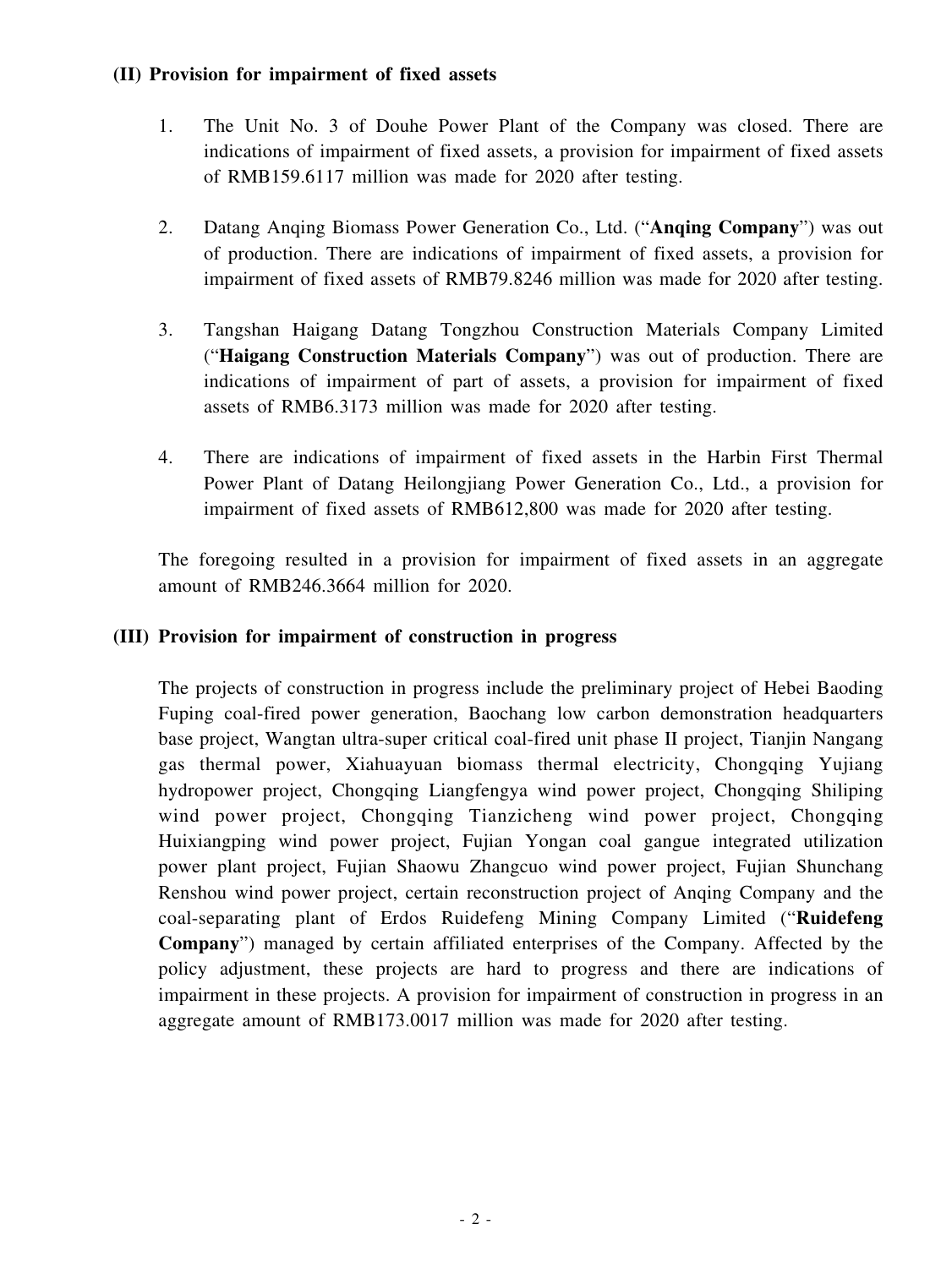#### **(IV) Provision for impairment of inventories**

- 1. There are indications of impairment in certain inventories due to the closure of the alumina production system of Inner Mongolia Datang International Hohhot Aluminum and Power Company Limited. A provision for impairment of inventories of RMB26.5521 million was made for 2020 after testing.
- 2. Haigang Construction Materials Company was out of production. There are indications of impairment in certain inventories. A provision for impairment of inventories of RMB171,600 was made for 2020 after testing.
- 3. The net realizable value of certain inventories of Heilongjiang Longtang Power Investment Co., Ltd. is lower than its cost. A provision for impairment of inventories of RMB243,800 was made for 2020 after testing. A reversal of the provision for impairment of RMB71,900 was made in 2020 due to the rebound of inventory value.

The provision for impairment of inventories in an aggregate amount of RMB26.9675 million was made for the aforesaid matters for 2020, and a reversal of the provisions for impairment of RMB71,900 was made.

#### **(V) Provision for impairment of goodwill**

The goodwill generated when the Company acquired Ruidefeng Company was RMB32.5456 million. It is tested that there are indications of impairment, and a provision for impairment of goodwill of RMB32.5456 million was made.

# **II. WRITE-OFF OF PRELIMINARY PROJECT EXPENSES**

The Company sorted the preliminary project expenses of the projects which were planned to be terminated of its affiliated enterprises. The Company wrote off the preliminary project expenses of RMB33.6040 million (RMB2.5554 million of impairment provision was made). The main reason for writing off the preliminary project expenses was that there will be no preliminary project expense incurring due to the termination of projects for various reasons.

# **III. RETIREMENT OF FIXED ASSETS**

The Company counted and sorted the retirement of fixed assets of its affiliated enterprises. The original value of fixed assets retired was RMB2,821.8700 million in 2020, accumulated depreciation was RMB2,146.5512 million, and the net value was RMB675.3188 million (RMB566.6522 million of impairment provision was made). The fixed assets retired mainly comprise the following: firstly, the machinery and equipment which were dismantled and eliminated for technology enhancement or upgrade, or without value in use and not fully depreciated according to the national environmental requirements; secondly, the machinery and equipment, transportation vehicles and production management tools which could not be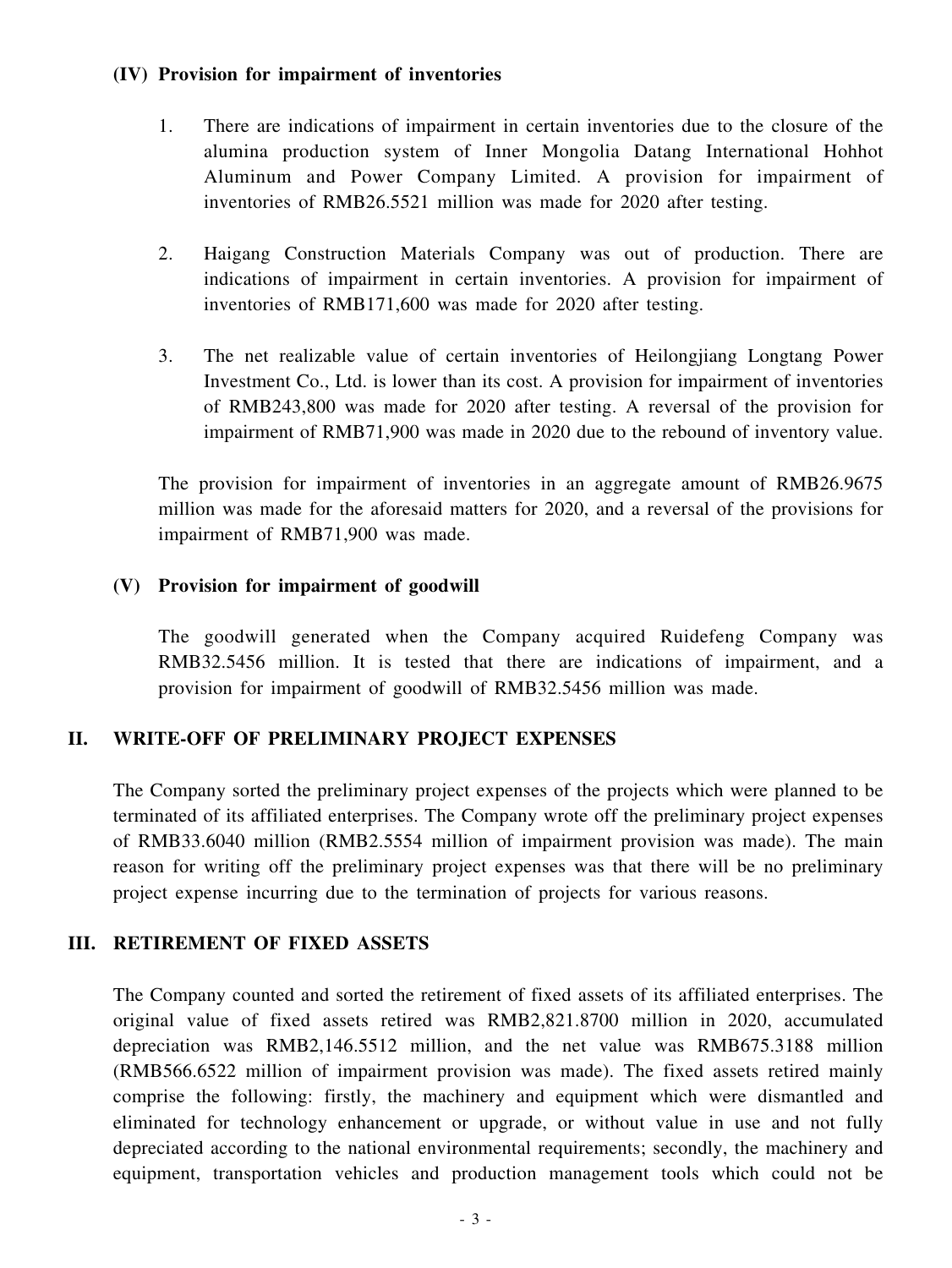repaired, used and without value in use due to long-term wear and tear but have been fully depreciated; thirdly, machinery and equipment and buildings without value in use and assignment value due to the machinery that were damaged and dismantled.

# **IV. RETIREMENT OF INVENTORY SUPPLIES**

The Company counted and sorted the inventories of its affiliated enterprises, and retired supplies of RMB9.9179 million in 2020. The retired supplies mainly include certain special purpose supplies and parts and components which could not be used due to the closure of machinery, technology upgrade or enhancement.

#### **V. LOSS OF INTANGIBLE ASSETS**

The Company wrote off the original value of intangible assets of RMB251,700, (the accumulated amortization was RMB249,500 and the net value was RMB2,200) due to the software and system developed for supporting had no value in use and assignment value because of the closure of machinery.

# **VI. IMPACT ON PROFITS FOR THE CURRENT PERIOD**

Based on the foregoing, the foregoing provisions for asset impairment, retirement and write-off of assets resulted in a decrease in the Company's consolidated total profit for 2020 by approximately RMB661.5391 million and a decrease in net profit attributable to the parent company by approximately RMB611.7484 million.

# **VII. PROCEDURES FOR CONSIDERATION AND APPROVAL OF PROVISIONS FOR ASSET IMPAIRMENT, RETIREMENT AND WRITE-OFF OF ASSETS**

The Company convened the seventeenth meeting of the tenth session of the Board and the twelfth meeting of the tenth session of the supervisory committee on 26 March 2021, at which the "Resolution on Provisions for Asset Impairment, Retirement and Write-off of Assets of Certain Affiliated Enterprises" was considered and approved.

The directors (including independent non-executive directors) are of the view that the provisions for asset impairment, retirement and write-off of assets are in compliance with the provisions of the Accounting Standards for Business Enterprises and the relevant accounting policies of the Company, objectively and fairly reflect the assets of the Company, and ensure the truth and accuracy of the accounting information without prejudicing the legitimate interests of the shareholders of the Company.